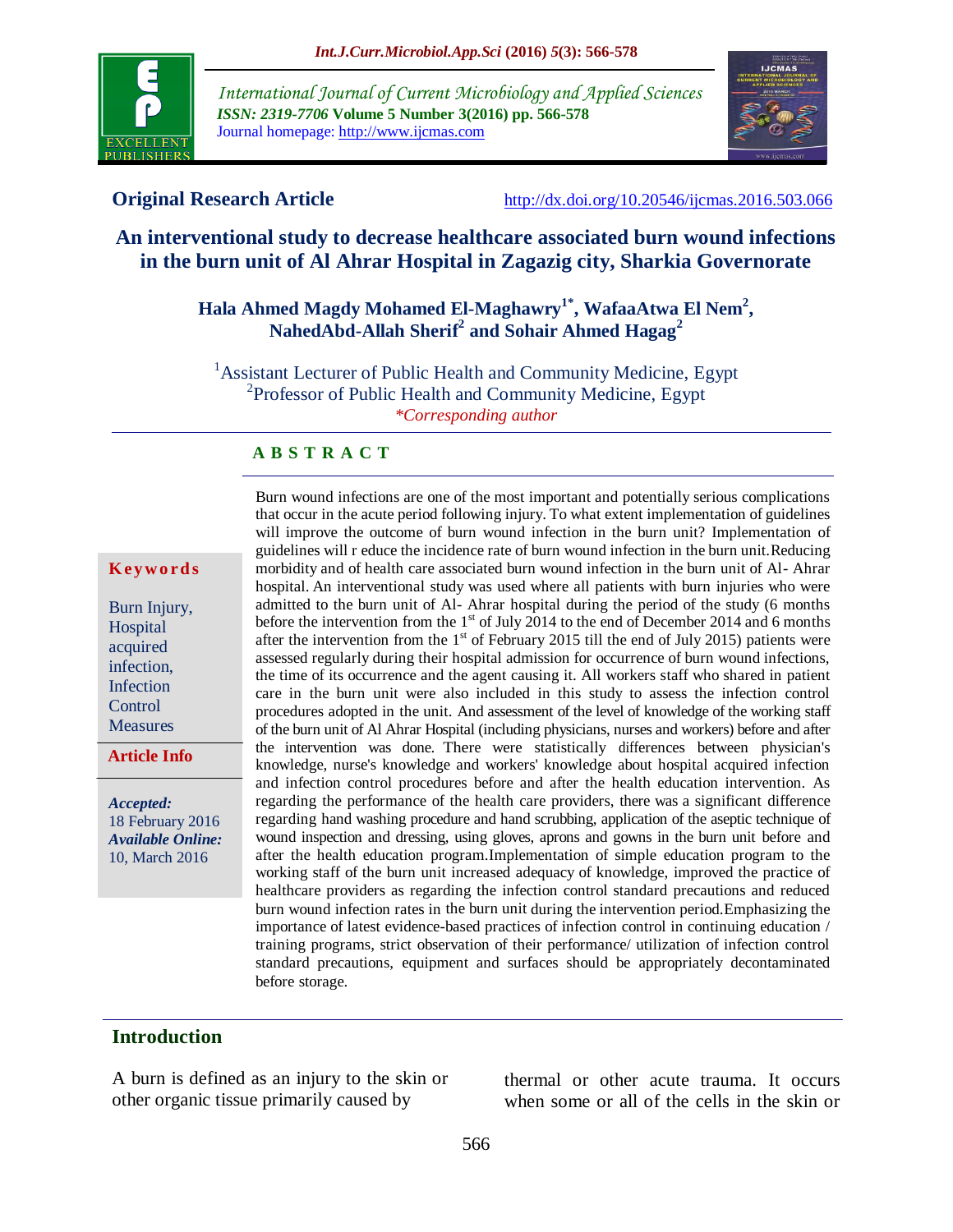other tissues are destroyed by hot liquids (scalds), hot solids (contact burns from hot surfaces such as stoves, heaters), or flames (flame burns). Injuries to the skin or other organic tissues due to radiation, radioactivity, electricity, friction or contact with chemicals are also identified as burns. A burn, irrespective of etiology, is clearly an acute wound, as opposed to a chronic wound. $<sup>1</sup>$ </sup>

HAI (previously called nosocomial infection) refers to infections associated with health care delivery in any setting (e.g., hospitals, long-term care facilities, community/ambulatory settings, and home/community care). An HAI is defined as a localized or systemic infection that results from an adverse reaction to the presence of an infectious agent(s) or its toxin(s), for which there is no evidence of infection on admission to a health care facility. $^{2}$ 

Infections in burn patients represent a serious complication of thermal injury and include: Burn wound infection, pneumonia, intravascular catheter associated infections and suppurative thrombophlebitis, urinary tract infection, sepsis and toxic shock syndrome.<sup>4</sup>

Infection in the burn patient is a leading cause of morbidity and mortality and remains one of the most challenging concerns for the burn team as it reduces the effectiveness of treatment and increases morbidity, mortality, and cost of care. The prevention and control of infectious diseases among burned patients present a specialized problem, as the environment in burn units can become contaminated with resistant organisms. Lack of proper wound care, edema formation and lack of resuscitation may actually increase the size and/or depth of the wound. Therefore, developing an

educational and training program for infection control of burned patients, leads to reducing morbidity and mortality from burn. Also reduce disabilities that occur as a result of burn. Moreover there will be marked reduce in hospital admission days.<sup>5</sup>

## **Research Question**

To what extent implementation of guidelines will improve the outcome of burn wound infection in the burn unit?

# **Hypothesis**

Implementation of guidelines will reduce the incidence rate of burn wound infection in the burn unit.

The main aim of this study includes, reducing morbidity and mortality of health care associated burn wound infection in the burn unit of Al- Ahrar hospital.

# **Subjects and Methods**

An interventional study was conducted in the bum unit of Al- Ahrar hospital in Zagazig city, Sharkia governorate where studied patients were assessed regularly during their hospital admission for occurrence of burn wound infections, the time of its occurrence and the agent causing it. The infection control procedures adopted in the unit were also assessed regularly and compared to the standard precautions. And assessment of the level of knowledge of the working staff of the burn unit of Al Ahrar Hospital (including physicians, nurses and workers) before and after the intervention was done.

### **Tools used in the Study**

Data for the present study was collected by the following tools: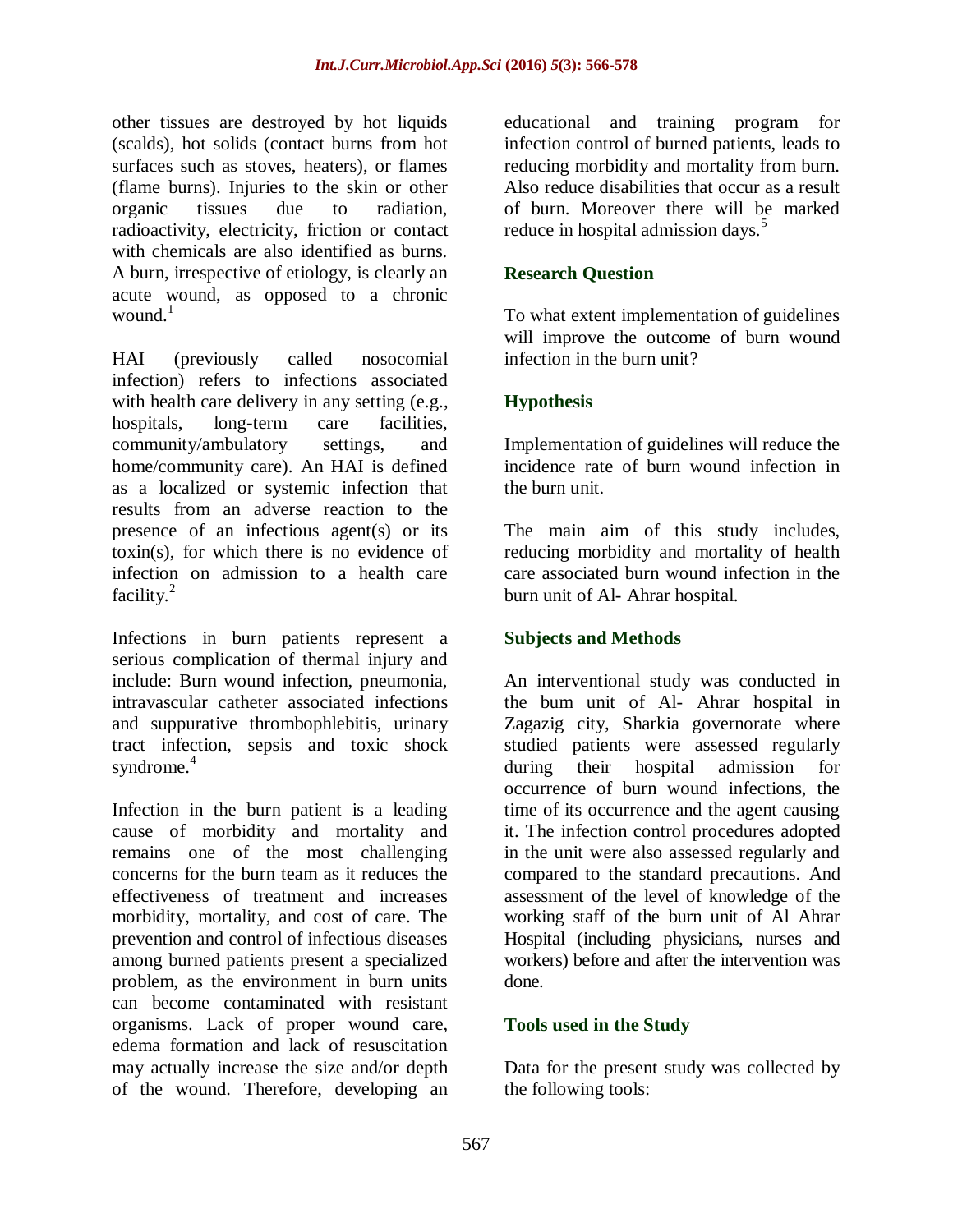## **For Patients**

Questionnaire included the following items:

Socioeconomic characteristics including name, age, sex, marital status, education, working status. The medical history of cases. The history of the burn injury.

Admission sheet: Patients' records were reviewed to obtain information pertinent to: Date of admission and date of discharge, degree of burn and total body surface area burnt TBSA% and treatment regimen applied.

Follow up sheet of patients: It included clinical assessment of the wound and results of swab cultures.

Management and outcome of infected burn wound: This sheet was conducted to collect data including management done to the infected wound and the outcome of infected wound.

# **For the Healthcare Personnel and the Cleaning Staff**

Structured questionnaire (pre and post-test) to assess knowledge about infection control.

Checklists to assess the performance: Based on the standard procedures required by the WHOas well as the Egyptian National Guidelines on infection control, the checklists were developed to record the observation of the procedures adopted inside the burn unit compared to the standard.

### **Procedure**

### **Phase I (Pre-intervention)**

Once permission was granted to proceed with the proposed study,field visits to the unit were conducted three times weekly

during the period of the field study where newly admitted patients interviewed and already included patients followed up to complete the follow up sheet which was designed to diagnose burn wound infections. For the healthcare personnel, the infection control procedures adopted in the unit were observed regularly during the visits and completion of the checklists were done weekly. For the cleaning staff observations were done on the middle and the end of each month for checklists assessing the housekeeping process and the special precautions for the burn unit and on the end each month for checklists assessing waste management.

### **The Intervention Phase**

A structured educational program was designed after reviewing related literature (guidelines recommended by WHO as well as the Egyptian National Guidelines) in the form of an instructional booklet for the purpose of gaining knowledge and information and was disseminated in the burn unit as arabic posters were distributed as handout to all health care providers in burn unit. Lectures (power point including videos for demonstration of the practical steps).

### **Phase II (Post Intervention)**

For the patients: Field visits to the unit were conducted three times weekly during the period of the field study where newly admitted patients interviewed and already included patients followed up to complete the follow up sheet which was used in Phase I to diagnose burn wound infections.For the healthcare personnel, the infection control procedures adopted in the unit were observed regularly during the visits and completion of the checklists were done weekly. For the cleaning staff on the middle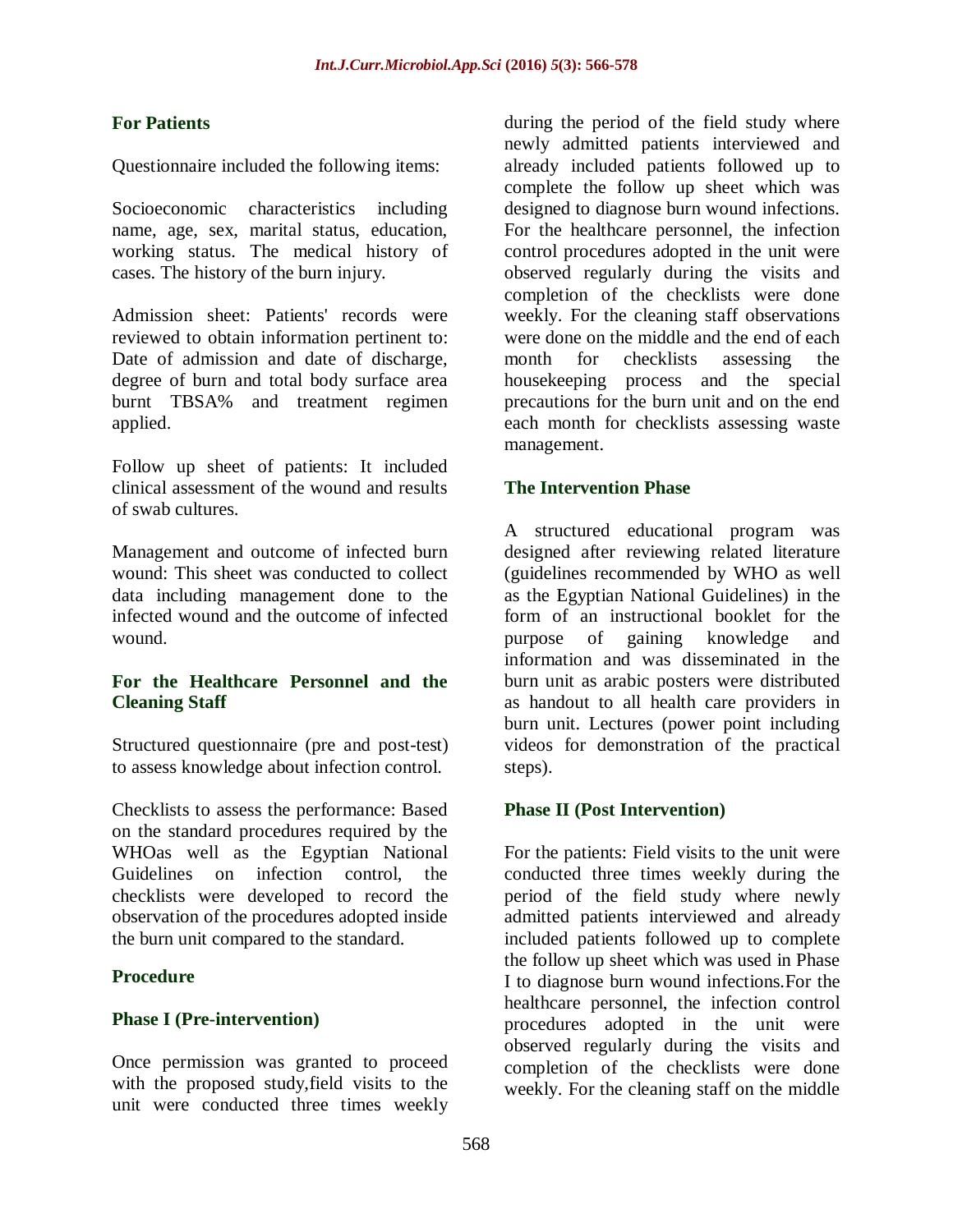and the end of each month for checklists assessing the housekeeping process and the special precautions for the burn unit and on the end each month for checklists assessing waste management.

# **Statistical Analysis**

Collected data were tabulated. For quantitative variables mean, standard deviation, and range (minimum and maximum) were calculated. For qualitative variables number and percentage were calculated. t test was used in quantitative data of normal distribution. For qualitative variables Chi square test, Fisher's exact test and [Mcnemar](https://www.google.com.eg/url?sa=t&rct=j&q=&esrc=s&source=web&cd=2&cad=rja&uact=8&ved=0CCMQFjABahUKEwjLidXwlPHGAhXIESwKHeEdAYo&url=https%3A%2F%2Fen.wikipedia.org%2Fwiki%2FMcNemar%27s_test&ei=2tGwVcu0AsijsAHhu4TQCA&usg=AFQjCNGrFECQDjCWB4tTlqZcfpVFslSR6A&sig2=0sGhphmgKfL246keyMB5mw&bvm=bv.98476267,d.bGg) test were used. All tests was used at a level of significance  $\leq 5\%$ 

### **Ethical Considerations**

Ethical considerations were taken through the whole study including fully informed participants with the purpose and nature of the study and then oral consent was taken from participants. Coded numbers for each participant was used to guarantee privacy. An official approval for the implementation of the study was obtained from the burn unit of Al Ahrar hospital and approval from the [Institutional review board](https://www.google.com.eg/url?sa=t&rct=j&q=&esrc=s&source=web&cd=5&cad=rja&uact=8&ved=0CDAQFjAEahUKEwi-sI6996DIAhXMNxQKHQSRD-8&url=https%3A%2F%2Fen.wikipedia.org%2Fwiki%2FInstitutional_review_board&usg=AFQjCNGexaa4Zeq2kWke6d6jGWawaAqndA&sig2=WaO7O_6_sfaPLig58i3-Kw&bvm=bv.104226188,d.d24) (IRB) was taken.

### **Results and Discussion**

Table (1) shows socio-demographic characteristics of studied patients in the burn unit of Al Ahrar hospital in both phases of the study. It portrays that there is no difference between both groups in phase I and II as regards sex, marital status and social class while there is a significant difference between both groups as regards the age ( $p = 0.04$ ).

Table (2): showing the incidence of burn wound infections among studied patients, this table shows that the incidence of burn

wound infection in phase I is (72.3%) while the incidence of burn wound infection in phase II is (68.9%) with no significant difference between both groups.

Table (3) portrays the relation between patients' age and the occurrence of burn wound infections. As regard sex, the differences are statistically insignificant among patients in both phases. Infected females in phase I constituted (74.7%) compared to (73.9%) among infected patients in phase II.

Table (4) shows that there is a significant difference between physician's knowledge about hospital acquired infection and infection control procedures before and after the health education intervention.

Table (5) shows that there is a significant difference between nurse's knowledge about burn, hospital acquired infection and infection control procedures before and after the health education program.

Table (5) shows that there is a significant difference regarding hand washing procedure and hand scrubbing in the burn unit before and after the health education program.

Table (6) shows that there is no significant difference before and after the health education program as regards the infection control precautions specified for the burn unit.

Health care associated infections are caused by pathogens that easily spread through the body. Many hospital patients have compromised immune systems, so they are less able to fight off infections. In some cases, patients develop infections due to poor conditions at a hospital or a healthcare facility, or due to hospital staff not following proper procedures. Some patients acquire nosocomial infections by interacting with other patients. Others encounter bacteria,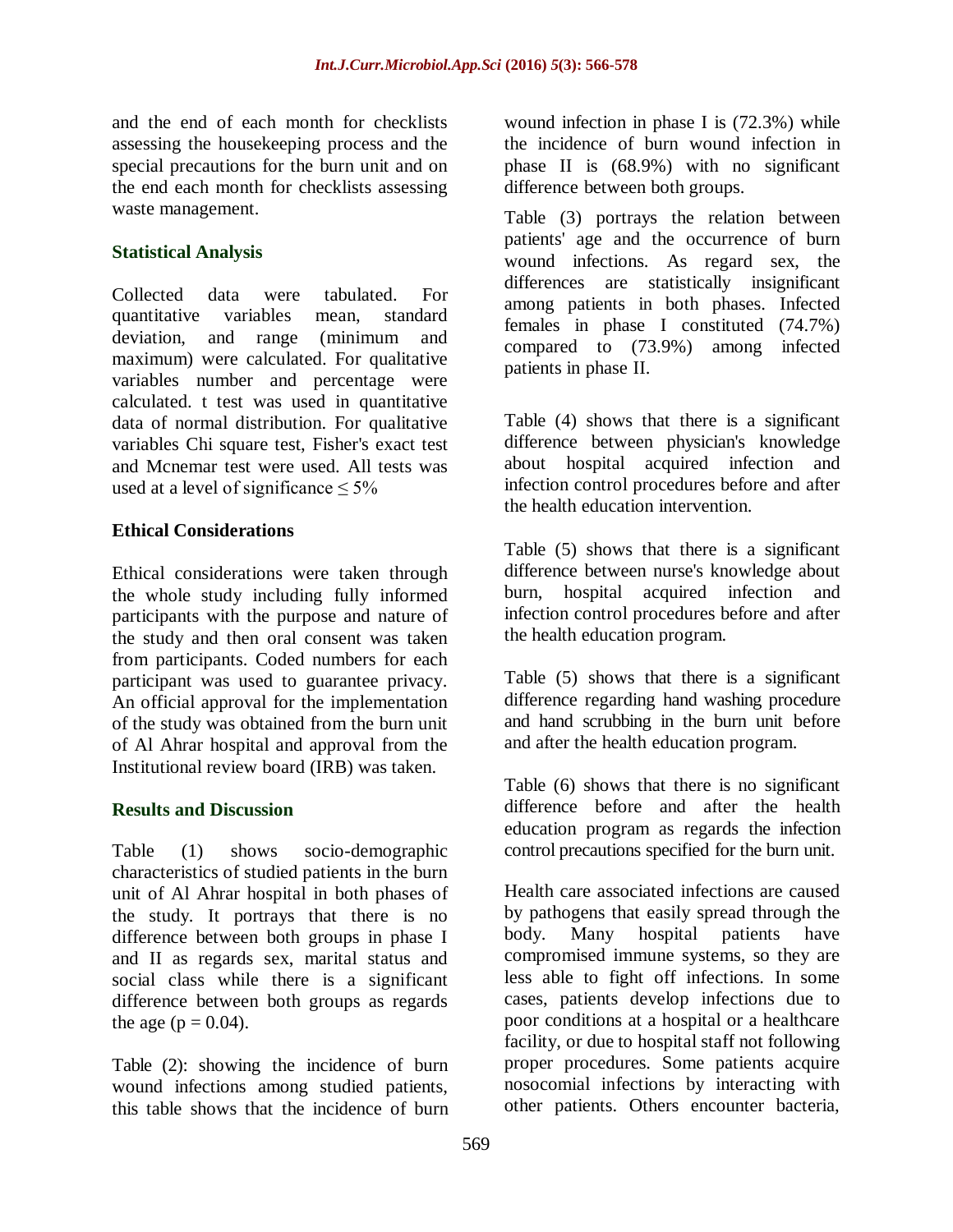fungi, parasites, or viruses in their hospital environment<sup>6</sup>

Burn wound infections are one of the most important and potentially serious complications that occur in the acute period following injury. The most important patient characteristics that influence morbidity and mortality from burn wound infection and sepsis include large TBSA wounds (>30%), significant amounts of full-thickness burns, prolonged open wounds or delayed initial burn wound care. Factors that have favorably impacted the incidence of burn wound infection include early wound closure, topical and prophylactic antimicrobial therapy and advances in infection control measures in modern burn units.

The present study comprised a total number of 141 burn patients who were admitted in the burn unit ofAl- Ahrar hospital in phase I and 132 patients in phase II during the period of the study; nearly three quarters of them (64.5% in phase I and 76.5% in phase II) were from 10 to 50 years old. This is in accordance with a study in Egypt in which(66.1%) of the burn victims were between the ages of 11–50 years old with peak incidence at 31–40 years (21.7%).While this finding is different from a study that stated children younger than 5 Years account for almost half of the population with burn injury<sup>7, 8</sup>. (Table 1)

As regards their sex, 56% in phase I and 52.3% in phase II were females. This may be explained by the fact that females, being housewives, were mostly burned at home due to poor architectural design of the cooking places and placing flammable articles and stoves outside kitchen or at open spaces due to the fact that some families seemed to be living in a single room where they do all activities including cooking and

sleeping due to lack of enough space to live in. This is in accordance with a studythat stated that females were more frequently victims of burns than males. And this finding is different from a study in Switzerland in which there was overall male predominance of 55% to 75%. This was explained by the fact that burn injuries in adults are often work related. Most of patients were married (65.1% in phase I and 43.9% in phase II) and more than half of them (51.1% in phase I and 51.5% in phase II) were of low social class according to the score applied. These findings were similar to the sample ofother studywhere (53.1%) of the sample were females and stated a vital piece of information lies in the fact that females, being housewives, were mostly burned at home. In a study in India, female not only outnumbered the males, but the sex ratio being almost three times higher in female $^{8-11}$ . (Table 1)

As regards the description of the burn accident, Table (2) showed that about half of the patients had burn accident due to flame burn in phase I (48.2%). This may be explained by the fact of being near to flammable articles and stoves mainly in kitchen for cooking which is responsible for most of the household flame among the female population. This is similar to finding of a study in whichtheyfound that females were mostly victims of flame burns, since they were housewives mainly concerned with cooking.In phase II, fifty three percent of patients in phase were due to scald injury. This finding was also in accordance with a study in which they stated that all age groups, scalding from hot liquids accounted for one-third to one-half of all burns (Table 2).

Also findings from four studies in Finland, Spain, Turkey, and Slovakia stated that Flames, scalds (including steam), and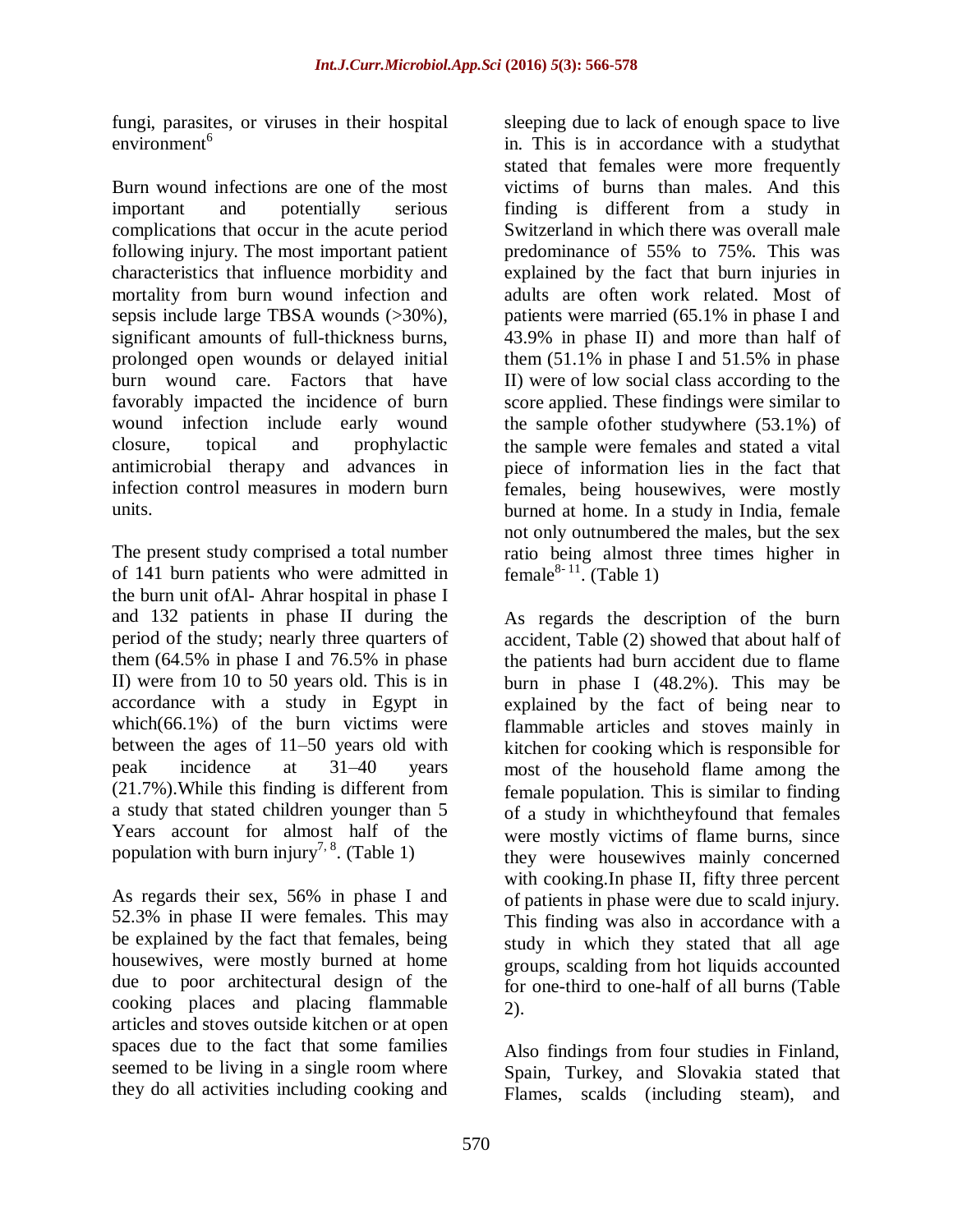contact burns were the top three causes of severe burns(Table 2).On asking about first aid measures done before admission, (73% and 68.2%) of patients mentioned its application in both phase I and II respectively near to the site of the accident before their referral to the burn unit.in a study in Tanzania it was revealed that immediately after the burn injury several topical agents were applied as a first aid measures  $^{\bar{8}, 10, 12, 13}$  (Table 2).

Table (3) illustrated the description of the burn wound of the studied patients, and their outcome. As regards the degree of burn depth, in practice the burn wound usually contains areas of differing depth, so patients were classified according to the predominant burn depth where (51.8%) of patients in phase I had burn wounds of the  $3<sup>rd</sup>$  degree while (52.3%) of patients in phase II had burn wounds of the  $2<sup>nd</sup>$  degree. As regards TBSA%, more than three quarters of patients in phase I (83.7%) had burn wounds with TBSA% more than 20%. In phase II, three quarters of patients in phase II (75%) had burn wounds with TBSA% more than 20%. This finding different from a study in which there was few cases of burns totaling more than 50% of the TBSA and also different from other study in which there was only (23.7%) sustained burns of 20– 40% TBSA<sup>12, 14</sup>(Table 3).

From the present study it was found that, the mean duration of hospitalization of studied patients was 17.9 days and ranged from 6 to 34 days in phase I and the mean duration of hospitalization of studied patients in phase II 15.6 days and ranged from 8 to 29 days. These findings were similar to that reported by other study in whichthe mean length of hospitalization in the general population with burn injuries was 7 to 33 days and was reduced by 26%. Also these findings were similar to finding of an interventional study

in which the mean hospital stay of the patients with nosocomial infection was reduced from 45.4 days to 34.0 days  $8,15$ (Table 4).

On studying the incidence of burn wound infections, the clinical assessment of the burn wound done by the resident physician as well as the results of swab cultures from it were taken into consideration. In this study the incidence of burn wound infection decreased from 72.3% to 68.9% after intervention. This was in accordance with a study in which nosocomial infection rates were reduced by  $23.8\%$  <sup>15</sup> (Table 2).

Various possible risk factors were investigated for their role in burn wound colonization in burn units. In looking at patient age, it was noted that (79.5%) of patients over 50 years old had infected wounds compared with (20.5%) of patients in the same age group in phase I and this difference is statistically significant  $(P=0.02)$ . In different from a study in which there were positive cultures among (49.4%) at < 15 years old group (pediatric) in contrast to (39.4%) at  $\geq$ 15 years old group (adult), although the difference was statistically unsignificance  $(P \text{ value } =$ 0.328). and This was explained by the mobility of children compared to adults and the children's general curiosity and hyperactivity in moving around the burn unit environment would also make them more prone to colonization (Table 3). As regard sex, Table (3) reveals that among infected patients, females constituted (73.9%) compared to (26.1%) among non infected patients in phase II. This differences are statistically insignificant  $(P=0.11)$ . This could be due to the higher number of female patients (56% in phase I and 52.3% in phase II) compared to male patients.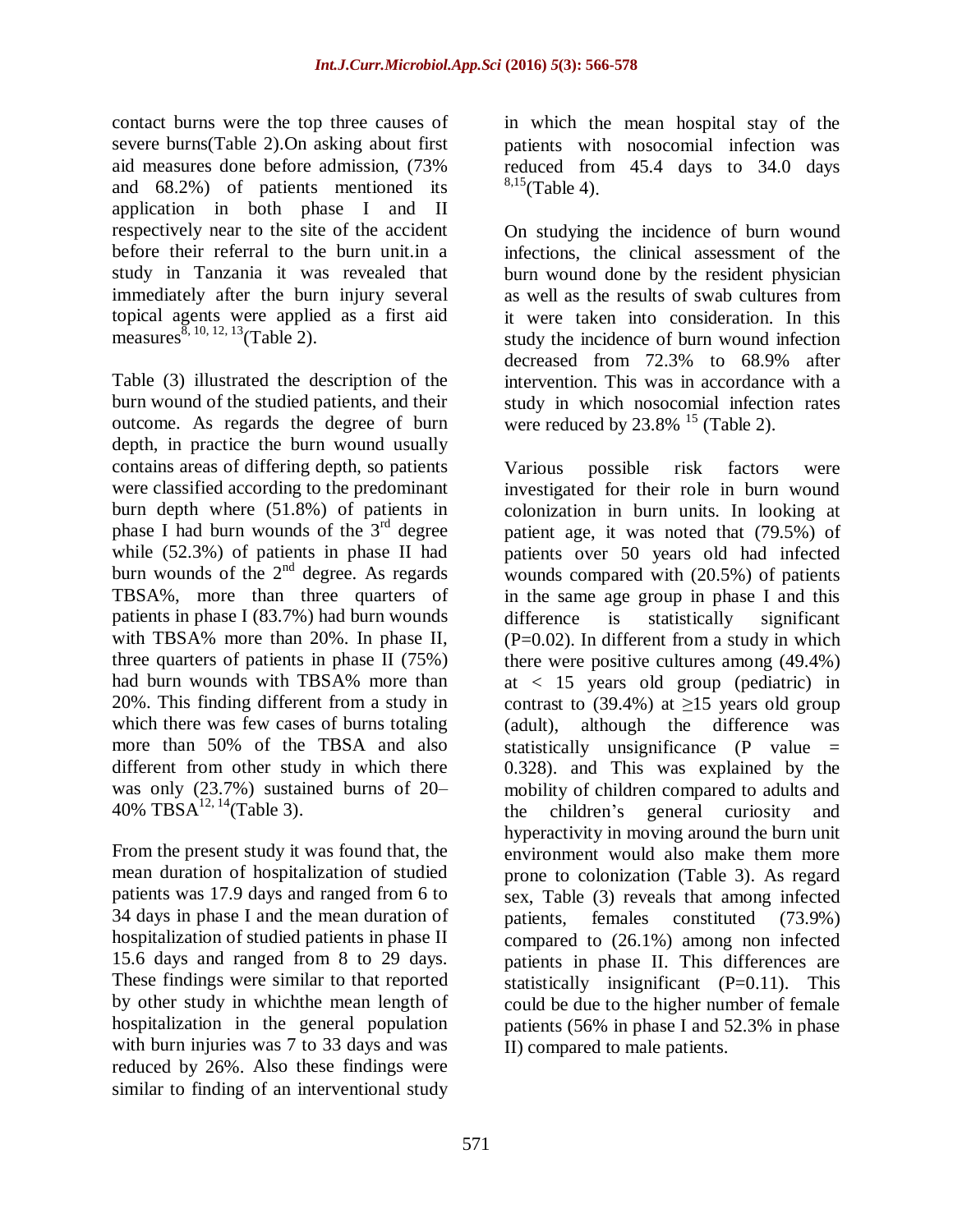| Socio-demographic<br>character | <b>Phase I</b><br>$(n=141)$ |               |     | <b>Phase II</b><br>$(n=132)$ | $X^2$ test<br>(P value) |
|--------------------------------|-----------------------------|---------------|-----|------------------------------|-------------------------|
|                                | N <sub>0</sub>              | $\frac{6}{6}$ | No. | $\frac{6}{9}$                |                         |
| Age (years)                    |                             |               |     |                              |                         |
| $1 -$                          | 11                          | 7.8           | 11  | 8.3                          |                         |
| $10 -$                         | 91                          | 64.5          | 101 | 76.5                         | 6.34<br>(0.041)         |
| $50+$                          | 39                          | 27.7          | 20  | 15.2                         |                         |
| <b>Sex</b>                     |                             |               |     |                              |                         |
| <b>Male</b>                    | 62                          | 44.0          | 63  | 47.7                         | 0.387                   |
| <b>Female</b>                  | 79                          | 56.0          | 69  | 52.3                         | (0.534)                 |
| <b>Marital status</b>          |                             |               |     |                              |                         |
| <b>Married</b>                 | 79                          | 56.1          | 58  | 43.9                         |                         |
| Below age of marriage*         | 24                          | 17.1          | 36  | 27.3                         | 5.32<br>(0.06)          |
| Other**                        | 38                          | 26.8          | 38  | 28.8                         |                         |
| <b>Social class</b>            |                             |               |     |                              |                         |
| Low                            | 72                          | 51.1          | 68  | 51.5                         |                         |
| <b>Moderate</b>                | 65                          | 46.1          | 58  | 43.9                         | 0.617<br>(0.735)        |
| <b>High</b>                    | 4                           | 2.8           | 6   | 4.6                          |                         |

# **Table.1** Socio-Demographic Characteristics of Studied Patients in the Burn Unit of Al Ahrar Hospital in Both Phases of the Study

\* Under 18 years old; \*\*Other: Single, widow or divorced

**Table.2** Description of the History of the Burn Accident among the Studied Patients in the Burn Unit of Al Ahrar Hospital

| Description of the burn      | Phase I $(n=141)$ |               | Phase II $(n=132)$ |               | $X^2$ test |  |
|------------------------------|-------------------|---------------|--------------------|---------------|------------|--|
| accident                     | No.               | $\frac{0}{0}$ | No.                | $\frac{0}{0}$ | (P value)  |  |
| <b>Cause of burn</b>         |                   |               | 4.615              |               |            |  |
| Flame                        | 68                | 48.2          | 59                 | 44.7          | (0.202)    |  |
| Scald                        | 64                | 45.4          | 70                 | 53.0          |            |  |
| Electrical                   | 3                 | 2.1           | $\Omega$           | 0.0           |            |  |
| Chemical                     | 6                 | 4.3           | 3                  | 2.3           |            |  |
| <b>First aid</b>             |                   |               |                    |               |            |  |
| Done                         | 103               | 73.0          | 90                 | 68.2          | 0.780      |  |
| Not done                     | 38                | 27.0          | 42                 | 31.8          | (0.377)    |  |
| <b>Transportation method</b> |                   |               |                    |               |            |  |
| Ambulance                    | 78                | 55.3          | 81                 | 61.4          | 1.024      |  |
| Private car or taxi          | 63                | 44.7          | 51                 | 38.6          | (0.312)    |  |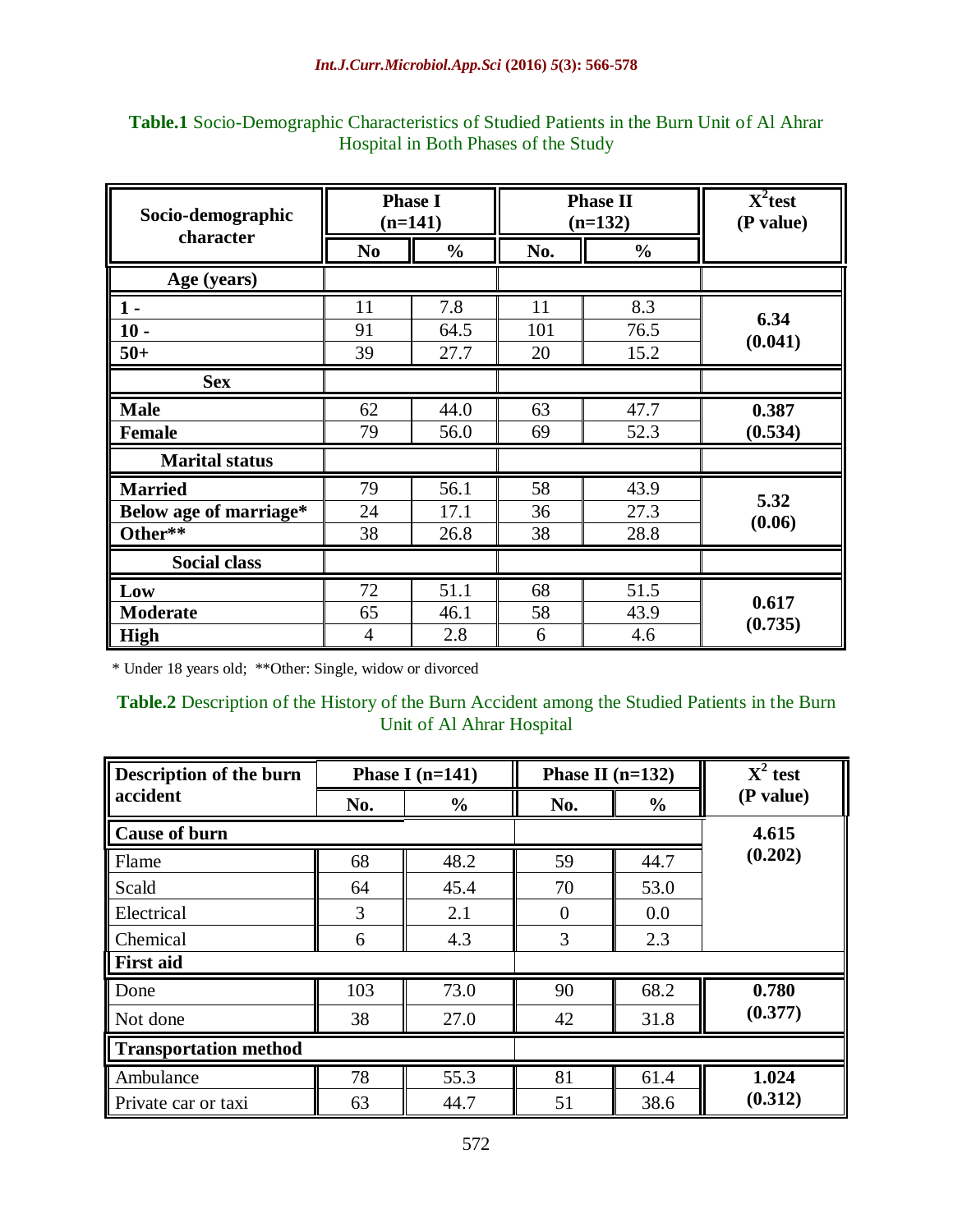|                                                        |           | Phase I $(n=141)$   |               | Phase II $(n=132)$  | $X^2$ test       |  |  |
|--------------------------------------------------------|-----------|---------------------|---------------|---------------------|------------------|--|--|
|                                                        | No.       | $\frac{6}{6}$       |               | $\frac{6}{6}$       | (P value)        |  |  |
| <b>Burn depth</b>                                      |           |                     |               |                     |                  |  |  |
| 2 <sup>nd</sup><br>degree<br>3 <sup>rd</sup><br>degree | 68<br>73  | 48.2<br>51.8        |               | 52.3<br>47.7        | 0.446<br>(0.504) |  |  |
| <b>TBSA</b>                                            |           |                     |               |                     |                  |  |  |
| < 10%<br>$10 - 20%$<br>>20%                            | 22<br>118 | 0.7<br>15.6<br>83.7 | 2<br>31<br>99 | 1.5<br>23.5<br>75.0 | 3.23<br>(0.19)   |  |  |

# **Table.3** Degree and Size of Burn wound among the Studied Burn Patients in the Burn unit of Al Ahrar Hospital

**Table.4** Duration of Hospitalization among the Studied Patients in the Burn unit of Al Ahrar Hospital

| Duration of hospitalization (in days) | <b>Phase I</b> | <b>Phase II</b> | t test<br>(P value) |
|---------------------------------------|----------------|-----------------|---------------------|
| <b>Mean</b> ±SD                       | $17.9 \pm 7.3$ | $15.6 \pm 65.4$ | 17.5                |
| Range                                 | $6 - 34$       | $8 - 29$        | (0.04)              |

Types and Simplified Criteria for Surveillance of Nosocomial Infections (WHO, 2002)

| <b>Type of nosocomial</b><br>infection | Simplified criteria                                                                                                                                                                                                                 |
|----------------------------------------|-------------------------------------------------------------------------------------------------------------------------------------------------------------------------------------------------------------------------------------|
| Surgical site infection                | Any purulent discharge, abscess, or<br>spreading cellulitis at the surgical<br>site during the month after the<br>operation                                                                                                         |
| Urinary infection                      | Positive urine culture<br>(1 or 2 species) with at least<br>10 <sup>5</sup> bacteria/ml, with or without<br>clinical symptoms                                                                                                       |
| Respiratory infection                  | Respiratory symptoms with at<br>least two of the following signs<br>appearing during hospitalization:<br>cough<br>$\overline{\phantom{a}}$<br>purulent sputum<br>new infiltrate on chest<br>radiograph consistent with<br>infection |
| Vascular catheter<br>infection         | Inflammation, lymphangitis or<br>purulent discharge at the insertion<br>site of the catheter                                                                                                                                        |
| Septicaemia                            | Fever or rigours and at least one<br>positive blood culture                                                                                                                                                                         |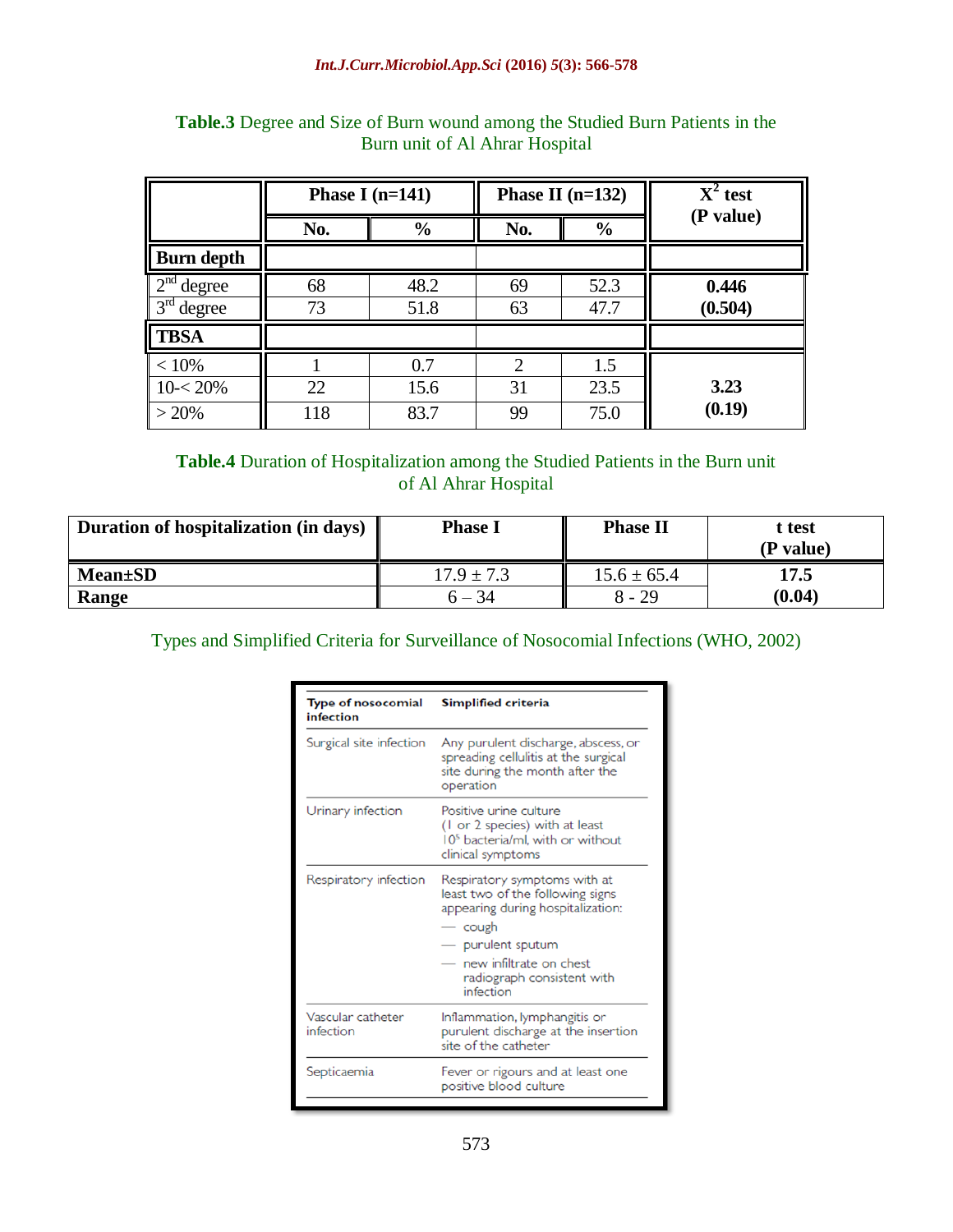#### *Int.J.Curr.Microbiol.App.Sci* **(2016)** *5***(3): 566-578**

|                                | <b>Infected Wound</b> |               |     | Non infected wound |       | $X^2$ test |  |
|--------------------------------|-----------------------|---------------|-----|--------------------|-------|------------|--|
|                                | No.                   | $\frac{0}{0}$ | No. | $\frac{0}{0}$      | Total | (P value)  |  |
| Non exposed to intervention    | 102                   | 72.3          | 39  | 27.7               | 141   | 0.38       |  |
| (phase I)                      |                       |               |     |                    |       | (0.53)     |  |
| <b>Exposed to intervention</b> | 91                    | 68.9          | 41  | 31.1               | 132   |            |  |
| (phase II)                     |                       |               |     |                    |       |            |  |

#### **Table.5** The Incidence of Burn wound Infections among Studied Patients in the Burn unit of Al Ahrar Hospital

# **Table.6** The Relation Between Some Demographic Characteristics and the Occurrence of Burn Wound Infections among Studied Patients in the Burn Unit of Al Ahrar Hospital

|                                       | <b>Phase I</b>              |               |                            |               |                 | <b>Phase II</b>            |               |                            |               |              |
|---------------------------------------|-----------------------------|---------------|----------------------------|---------------|-----------------|----------------------------|---------------|----------------------------|---------------|--------------|
| Demographic<br>factors                | <b>Infected wounds</b>      |               | Non infected<br>wounds     |               | <b>Total</b>    | <b>Infected wounds</b>     |               | Non infected<br>wounds     |               | <b>Total</b> |
|                                       | N <sub>0</sub><br>$(n=102)$ | $\frac{0}{0}$ | N <sub>0</sub><br>$(n=39)$ | $\frac{0}{0}$ |                 | N <sub>0</sub><br>$(n=91)$ | $\frac{0}{0}$ | N <sub>0</sub><br>$(n=41)$ | $\frac{0}{0}$ |              |
| Age:                                  |                             |               |                            |               |                 |                            |               |                            |               |              |
| $\overline{1}$                        | 11                          | 100           | $\boldsymbol{0}$           | 0.0           | 11              | 10                         | 90.9          | 1                          | 9.1           | 11           |
| $10-$                                 | 60                          | 65.9          | 31                         | 34.1          | 91              | 70                         | 69.3          | 31                         | 30.7          | 101          |
| $50+$                                 | 31                          | 79.5          | 8                          | 20.5          | 39              | 11                         | 55.0          | 9                          | 45.0          | 20           |
| $\overline{X^2}$ test<br>(P value)    | 7.06<br>(0.02)              |               |                            |               |                 | 4.3<br>(0.11)              |               |                            |               |              |
| *Sex:                                 |                             |               |                            |               |                 |                            |               |                            |               |              |
| -Male                                 | 43                          | 69.4          | 19                         | 30.6          | 62              | 40                         | 63.5          | 23                         | 36.5          | 63           |
| -female                               | 59                          | 74.7          | 20                         | 25.3          | 79              | 51                         | 73.9          | 18                         | 26.1          | 69           |
| $X^2$ test<br>(P value)               | 0.493<br>(0.57)             |               |                            |               | 1.67<br>(0.196) |                            |               |                            |               |              |
| <i><b>*Social class</b></i>           |                             |               |                            |               |                 |                            |               |                            |               |              |
| -Low                                  | 60                          | 83.3          | 12                         | 16.7          | 72              | 46                         | 65.7          | 24                         | 34.3          | 70           |
| -Moderate                             | 41                          | 63.1          | 24                         | 36.9          | 65              | 40                         | 71.4          | 16                         | 28.6          | 56           |
| -High                                 | 1                           | 25.0          | $\overline{3}$             | 75.0          | 4               | 5                          | 83.5          |                            | 16.7          | 6            |
| <b>Fisher exact test</b><br>(P value) | 11.6<br>(0.003)             |               |                            |               |                 |                            |               | 1.08<br>(0.581)            |               |              |

This finding is different from a study in which males had more positive cultures  $(50.7\%)$  than female patients  $(40.8\%)$ , but the difference was not statistically significant (P value  $= 0.288$ ). Concerning the social class of patients, most of infected patients in phase I were of low social class (83.3%) compared to (16.7%) in non infected patients. However this difference is statistically significant ( $P = 0.003$ ). This may be explained by the prevalence of low

socioeconomic groups where poor hygienic conditions prevail; malnutrition may also play a role in the earlier establishment of the infection  $(Table3)^{16}$ .

Regarding the effect of the health education program on physician's knowledge about burn and prevention of hospital acquired infection in the burn unit; Table (4) portrays no significant difference between both groups before and after application of the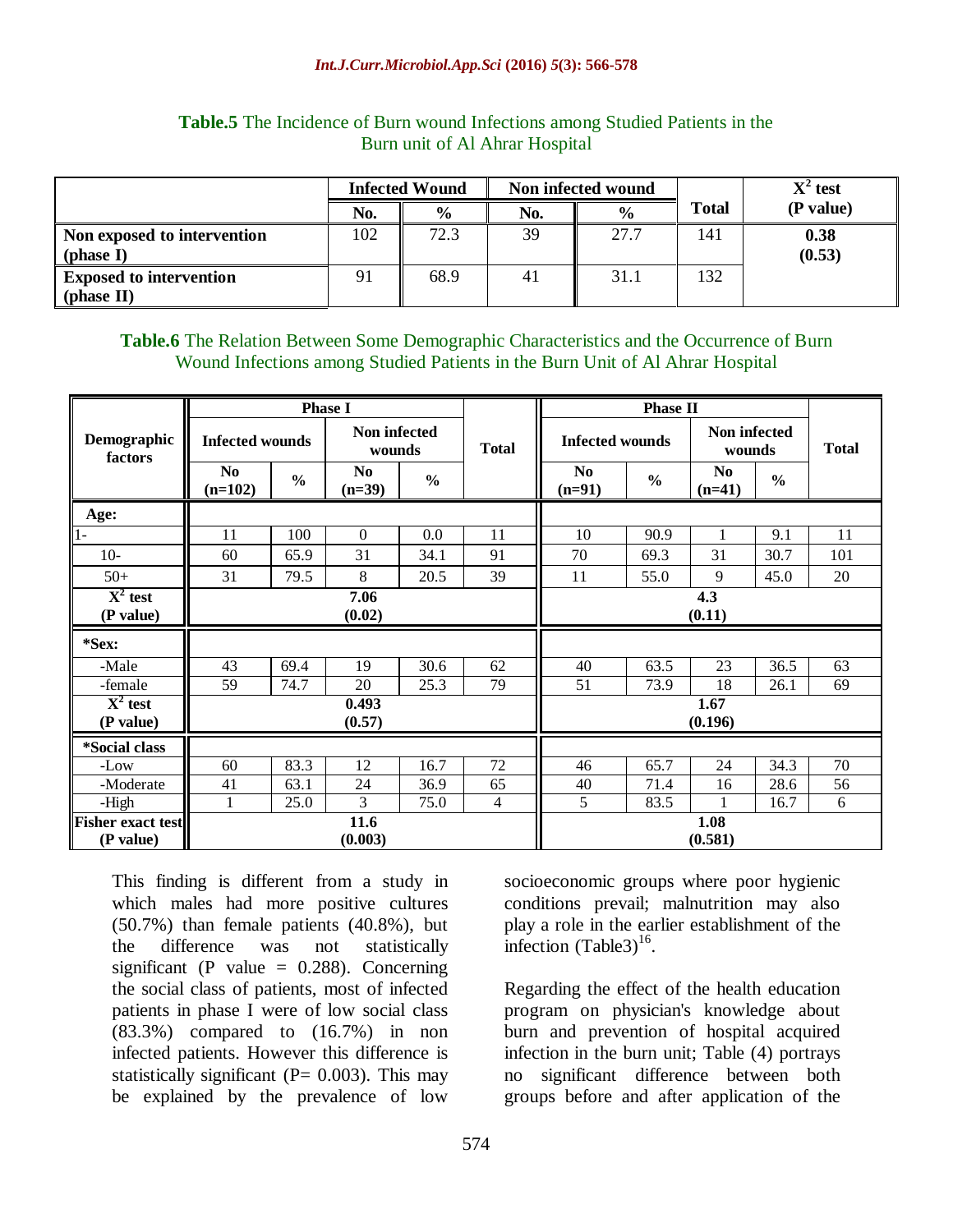intervention as physician's knowledge about burn definition, causes and degree was good in the pre-intervention stage. While there is significant difference between both groups before and after application of the intervention as regarding knowledge about infection control procedures. Regarding nurse's knowledge about burn, hospital acquired infection and infection control procedures; Table (5) shows significant difference between both groups before and after application of the intervention. This finding is in accordance with a study in which nurses' knowledge regarding burn (definition. causes & calculation of burn area) and nosocomial infection in burn unit was  $\int$ low.<sup>17</sup> This is different from a study in which the majority of their studied groups aware with, what infection is, and how it is transmitted. $18, 19$ 

As regard hand washing procedure, Table (6) shows that more than half of observations (63.2%) in the pre-intervention phase were unsatisfactory, showed wrong technique. They didn't remove jewelry or watch worn before hand washing. In other observations, physicians rinsed their hands under running tape water only without rubbing of the hands or use of detergents. In all of the observations, hands were dried using a small piece of clean gauze and they turned tap with their hands. These findings are in accordance with a study in Alexandria burn unit in which the resident physicians entered the unit daily without washing their hands and more than three quarters of observations were unsatisfactory regarding hand washing technique<sup>20</sup>. After applying the health education program, the majority of observations (88.6%) were satisfactory with a significant difference between both groups before and after the health education program. This finding is in accordance with a study in which the frequency of hand hygiene performance significantly increased

during the study period at the intervention $^{21}$ . Regarding observations on hand washing facilities, only (51.1%) of observations were satisfactory as hand washing facilities were deficient in the unit. There were no sinks in patients' rooms or just outside it. Only one patient's room contains sink inside it and the other three sinks in the unit are located in the nurses' counter, in the operating room and in the shower treatment room. Detergent was supplied to the unit in the form of soap bars (large bars) and disinfectant supplied to the unit was Betadine (povidone iodine). In the pre-intervention phase, there were no paper towels or clean towels to be used in drying hands at any time during the field visits.

These findings are in accordance with a study for in which there were no detergent or disinfectant available on sinks all the time as detergent were stored and brought to use only before wound dressing sessions to be removed again after being used during the session.<sup>20</sup> In the post-intervention phase, there was (82) satisfactory observations out of (132) observations which were collected during the field study as hand washing detergent and paper towels became available on every sink but with insignificant difference between both groups before and after the health education program as sinks still absent from every patients room. This finding is in accordance with a study in which the frequency of applying hand hygiene facilities significantly increased during the study period at the intervention $21$ . For assessment of the process of hand scrubbing before burn wound dressing, (141) observations were collected from the working staff (physicians and nurses) during the pre-intervention phase. In (82) observations out of the (141) observations was unsatisfactory as the physicians didn't scrub or wash their hands at all before wearing the sterile gloves for dressing or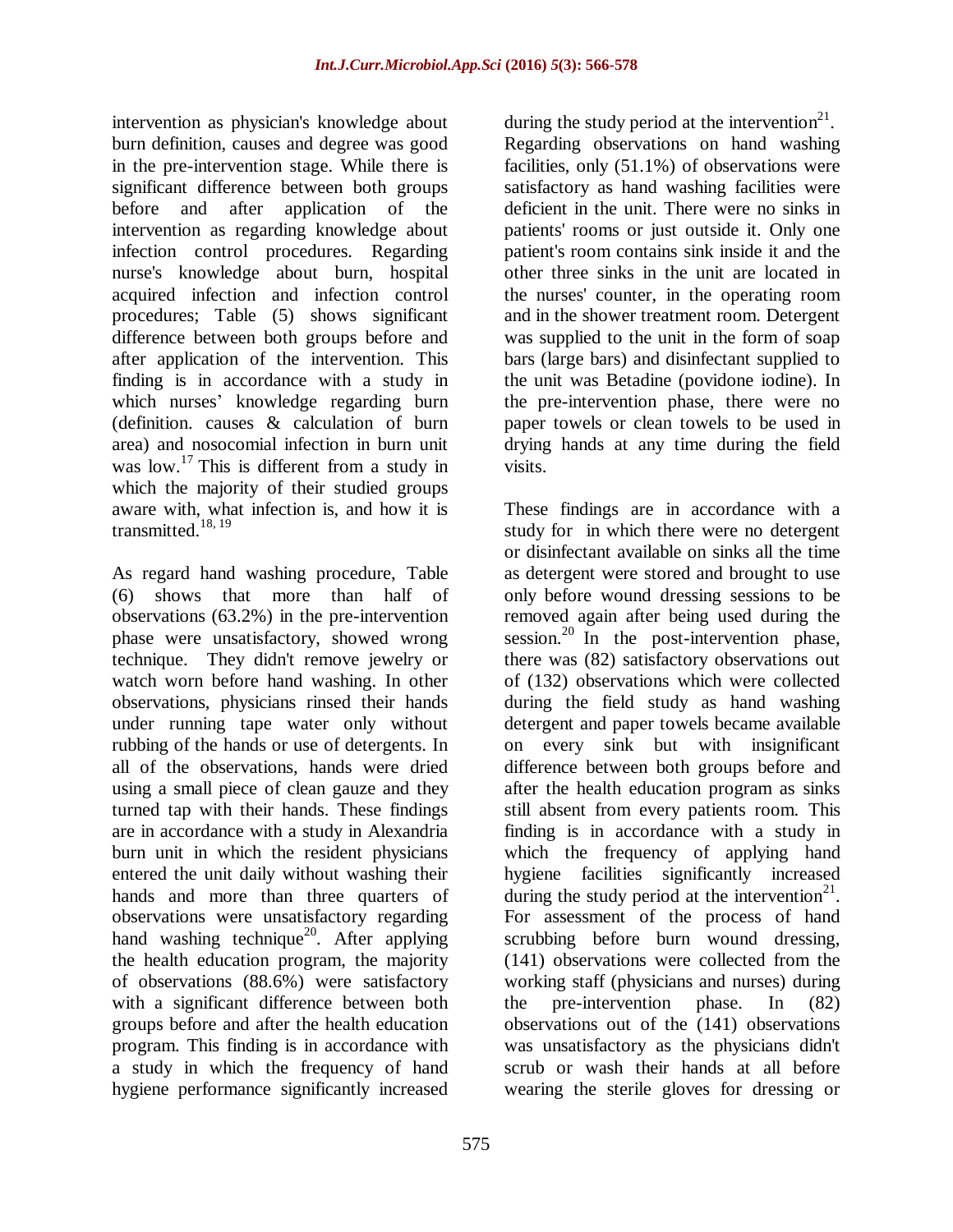physicians rinse their hands only under running tape water even without use of any detergent or disinfectant. These findings are similar to a study for in which there were (89) unsatisfactory observations were collected from nurses during the field study because nurses alone were responsible of changing patients' dressings $^{20}$ . In the postintervention phase, only (29.5%) of observations were unsatisfactory with a significant difference between both groups before and after the health education program ( $P < 0.05$ ).

Regarding the infection control procedures specified to the burn unit, Table (7) revealed unsatisfactory observations as at the entry of the unit there was no sink for hand washing before entry to the unit. No one enter the unit either from the health care staff nor do the visitors wash their hands before entry. There was a uniform for staff in the unit but wasn't always used and they didn't change their clothes before entry. The burn unit wasn't air conditioned and windows were opened all the time. Beds inside the unit carried water-proof mattresses which were wiped over with a disinfectant daily and washed and dried after patient discharge. Visitors allowed to enter the unit not wearing any personal protective equipment (clean gowns and overshoes, but, no masks and gloves). In the post-intervention phase, the satisfactory observations increased from (36.2%) to (46.9%) but with insignificant difference between both groups before and after the intervention (p>0.05) as the uniform for staff in the unit was used and they change their clothes before entry to the unit.

In conclusion, infection is one of the main complications among burned patients. This study revealed that a relatively simple education program for implementation of evidence based guidelines recommended by CDC and improvement of infection control infrastructure reduced burn wound infection in the burn units by a little percentage from  $(72.3\%)$  to only  $(68.9\%)$  as risk factors of occurrence of burn wound infection not only include management factors but also include burn factors and patients factors. Based on the findings of this study, it can be concluded that implementation of simple education program to the working staff of the burn unit increased adequacy of knowledge, improved the practice of healthcare providers as regarding the infection control standard precautions and reduced burn wound infection rates in the burn unit during the intervention period.

# **Recommendations**

The current study recommends the following:

Emphasizing the importance of latest evidence-based practices of infection control in continuing education / training programs.

Strict observation of their performance/ utilization of infection control standard precautions and correction of poor practices by the infection control team are required in the form of strictly enforcing hand washing and the universal use of personal protective equipment (gowns, gloves, and masks). Health care personnel must be gowned (including use of disposable or reusable gowns and disposable plastic aprons to prevent soiling of health care workers' clothing during wound care procedures) and gloved at each entry to the burn patient's isolation room.

Equipment and surfaces should be appropriately decontaminated before storage or use on other patients.

Providing training programs for newly joined physicians and nurses about infection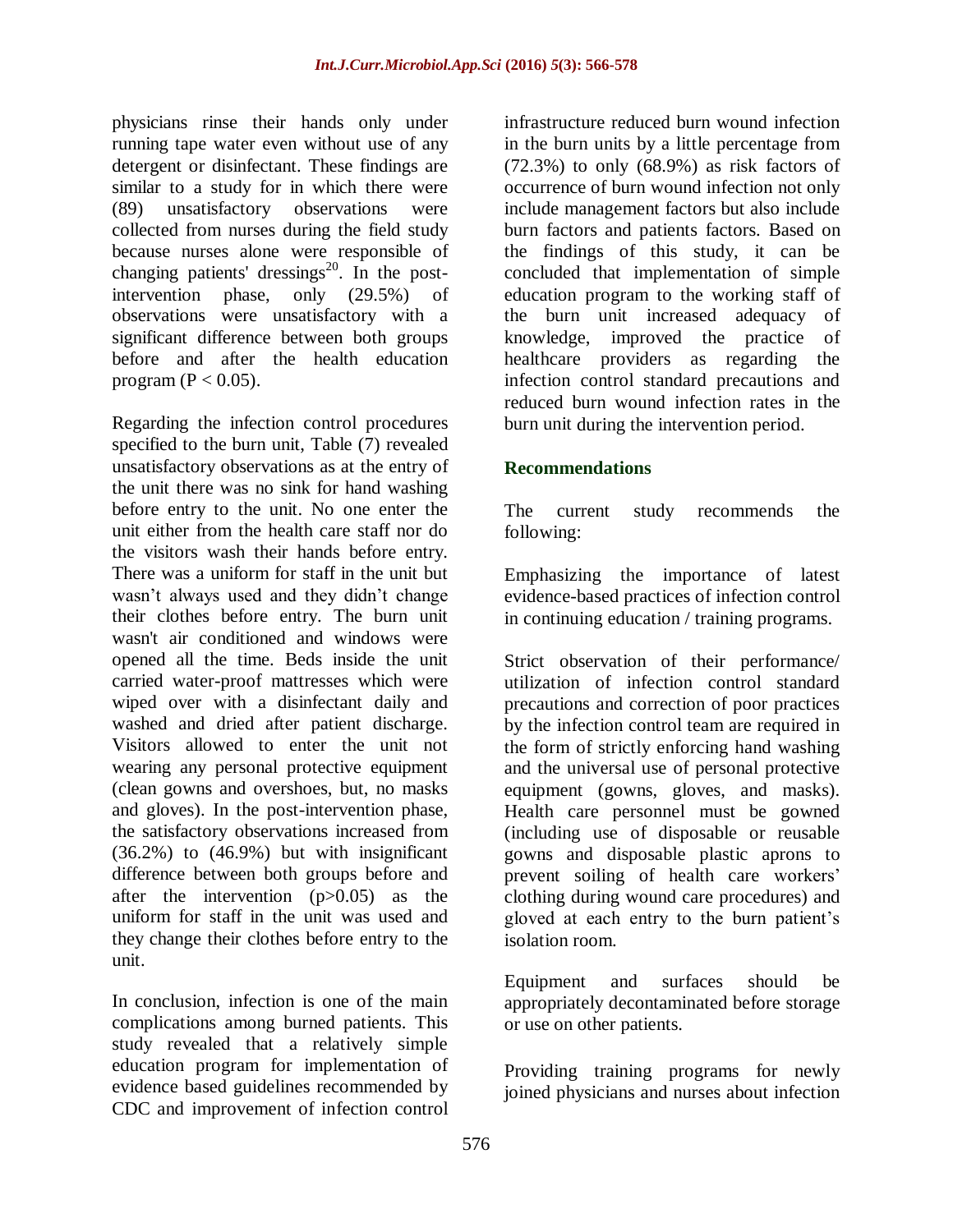control standard precautions and at regular intervals.

Availability of all facilities and equipments required for applying infection control standard precautions.

Burn wound infections should be rigorously monitored according to the standard definitions in order to generate accurate epidemiological data about infection rates. Routine surveillance should also be carried out for other types of healthcare associated infections commonly diagnosed in burn patients, including catheter-related infections, pneumonia, and urinary tract infections.

Adverse outcomes including morbidity and mortality due to burn wound infection, sepsis, or another healthcare associated infection complication should be monitored in burn patients according to the extent of burn injury in order to assess the effectiveness of existing infection control practices within the centre's modern burn therapy program.

### **Recommendations for Further Researches**

Identification of factors predisposing to lack of compliance with standard precautions in the ICUs.

Exploring the relationship between knowledge, previous exposure, and compliance to standard precaution guidelines.

### **References**

1.Robson, MC. and Barbul, A. (2006): Guidelines for the best care of chronic wounds. Wound Rep Reg., 14: 647–8.

- 2.Sidler JA, Battegay M, Tschudin-Sutter S, Widmer AF, Weisser M. Enterococci, Clostridium difficile and ESBL-producing bacteria: epidemiology, clinical impact and prevention in ICU patients. Swiss Med Wkly. 2014 Sep 24;144.
- 3.Prevention of hospital-acquired infections, A practical guide,2nd edition. WHO, 2002.
- 4.BloemsmaGC, Dokter J, BoxmaH, OenIMMH. Mortality and causes of death in a burn centre. Burns. 2008 Dec; 34 (8): 1103-1107.
- 5.Palmieri, TL. and Greenhalgh, DG. (2002): Topical treatment of pediatric patients with burns: a practical guide. Am J ClinDermatol, 3: 529-534.
- 6.Nejad SB; Allegranzi B; Syed SB; Ellis B. and Pittet D. (2011): Health-care associated infection in Africa: a systematic review. Bulletin of the World Health Organization; 89:757- 765.
- 7.Afify M., Mahmoud N., Abd El Azzim G., El Desouky N. (2012): Fatal burn injuries: A five year retrospective autopsy study in Cairo city, Egypt. Egyptian Journal of Forensic Sciences, 2, 117–122.
- 8.Brusselaers N., Monstrey S., Vogelaers D., Hoste E, Blot S. (2010): Severe burn injury in europe: a systematic review of the incidence, etiology, morbidity, and mortality Critical Care, 14:R188
- 9.Panjeshahin MR, Lari AR, Talei A, et al.: Epidemiology and mortality of burns in the South West of Iran. Burns, 27: 219-26, 2001.
- 10.Hemeda M, Maher A, Mabrouk A. Epidemiology of burns admitted to Ain Shams University Burns Unit, Cairo, Egypt. Burns2003;29:353–